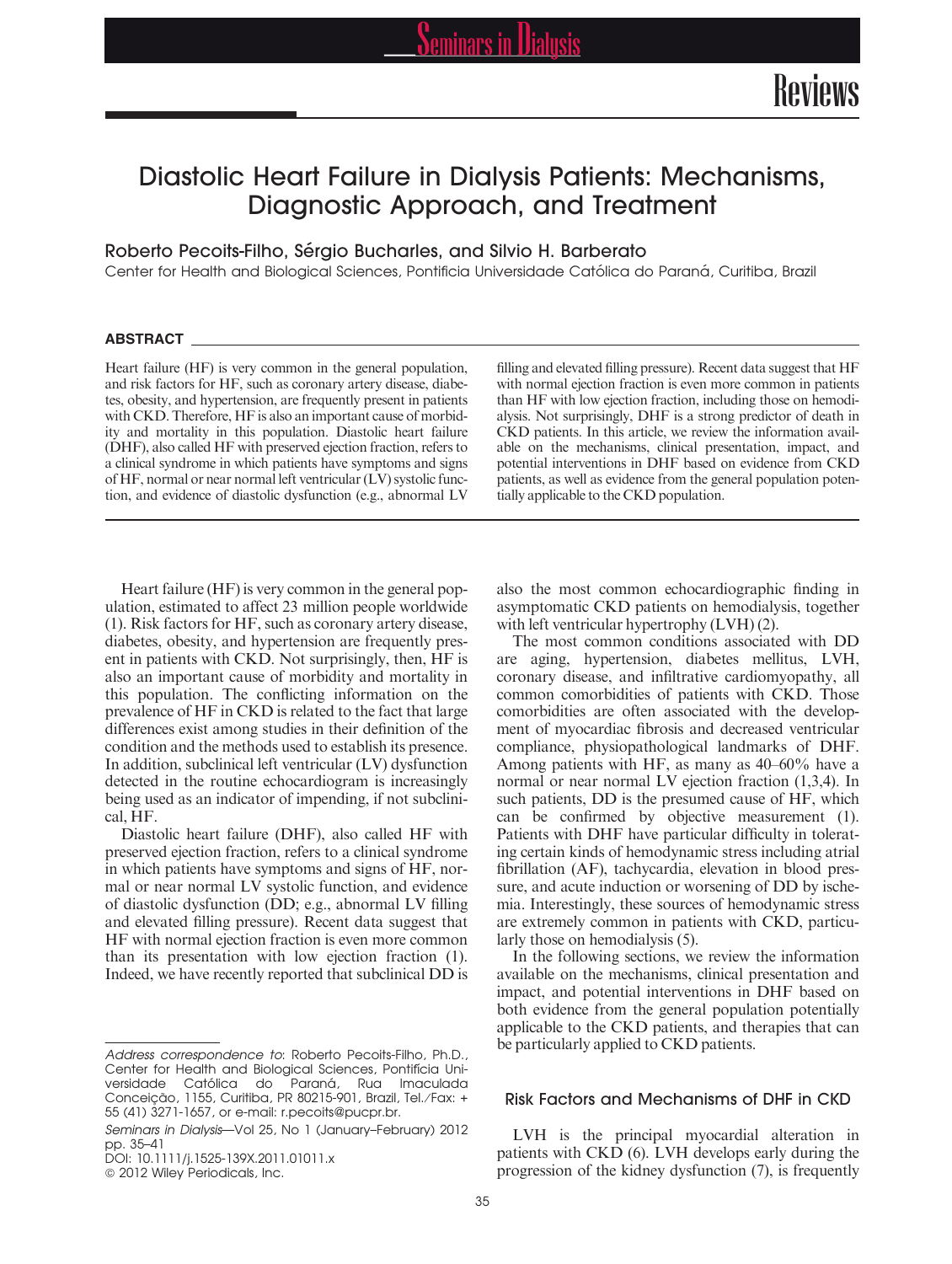accompanied by myocardial fibrosis and DHF, and is an independent risk factor for mortality in this population (8). The structural changes in the uremic myocardium include cardiomyocyte hypertrophy, myocardial fibrosis (due to deposition of type I collagen), and thickening of the intramural arteries and arterioles (9). In concert, these structural changes predispose the heart of patients with CKD to DD, mainly due to the fibrotic changes of the uremic heart in response to a cumulative action of traditional and CKD-related risk factors for DHF.

Interstitial fibrosis is related to changes in collagen myocardial metabolism, which are usually not related to hemodynamic changes, whereas cardiomyocyte hypertrophy and vascular remodeling may be adaptive responses to pressure and volume overload (6). The risk factors involved in LVH and cardiac fibrosis (and consequently DHF) in CKD are divided into three categories: afterload-dependent, preload-dependent, and neither afterload- nor preload-dependent. Preload-related factors involve expansion of intravascular volume, anemia, and high-flow arterio-venous fistulas created for vascular access in hemodialysis patients. The potential myocardial damage generated by these preload factors results in myocardial cell lengthening and eccentric LV remodeling. Afterload-related factors include systemic arterial resistance (systolic and diastolic hypertension) and large-vessel compliance (vascular calcification), resulting in myocardial cell thickening and concentric LV remodeling (2).

Preload- and afterload-related factors may operate simultaneously and most likely have synergistic effects. Regardless of the underlying cause, myocardial hypertrophy and myocyte ischemia lead to activation of cellular apoptotic and autophagic signals and activation of pathways causing an increase in production of extracellular matrix, and thus interstitial myocardial cell fibrosis and the functional consequences of DHF (2).

There is now cumulative evidence suggesting that myocardial fibrosis also develops in response to nonhemodynamic factors. This fibrosis occurs not only within the LV but also in the right ventricle and in the interventricular septum. Some of these factors start earlier in the course of CKD, such as hemodynamic overload, oxidative stress, and inflammation; others, such as anemia, hyperphosphatemia hyperparathyroidism, and hypovitaminosis D, play a greater role in more advanced stages of CKD (10,11).

Initially, in response to hypertension, transforming growth factor (TGF)- $\beta$  and procollagen type I are both increased in patients with LVH, when compared with controls without ventricular alterations (12). Among CKD patients who develop LVH, serum levels of inflammatory biomarkers are significantly higher than those values observed among those without LVH (13). The same relationship has been noted for C-reactive protein and N-terminal pro-B-type natriuretic peptide (14), suggesting a link between LV filling pressure and inflammation.

It is also well known that CKD patients frequently have excessive activation of the renin–angiotensin–aldosterone system (RAS), potentially inducing myocardial fibrosis and hypertrophy. Activation of the intracardiac RAS seems to be critically involved in overload status observed in CKD, but angiotensin II and aldosterone can also be involved in myocardial cell hypertrophy and fibrosis independent of afterload (2). Angiotensin II promotes growth in both fibroblasts and cardiac myocytes, contributing to myocardiopathy of dialysis patients (15), and high aldosterone levels seem to be correlated with LVH independent of hypertension in hemodialysis patients (16).

Anemia also plays a central role in the development of DHF in dialysis patients. The impact of anemia on cardiomyopathy among CKD patients was recently evaluated in a clinical study including serial echocardiograms. In this study, anemia was an independent risk factor for DHF even after adjustment for age, diabetes, and ischemic heart disease (17).

Mineral metabolism disorders, including hyperphosphatemia and elevated parathyroid hormone levels, are common in CKD patients and have been related to cardiovascular mortality in epidemiological studies (18). Exposure of vascular smooth muscle cells to high phosphate concentrations alters its phenotype and induces vascular calcification (19). Indeed, in an animal model of CKD, inducing hyperphosphatemia and a high phosphorus diet were associated with cardiac fibrosis and arterial wall thickening (20). Although there are several mechanisms by which hyperparathyroidism could favor LVH, including direct effects on myocytes and interstitial fibroblasts (21), a permissive role of PTH in interstitial fibrosis has been documented (22).

Finally, hypovitaminosis D is frequently observed in CKD patients (23), is associated with myocardiac hypertrophy (24), and is related to early cardiovascular mortality and sudden cardiac death in dialysis patients (25,26). Although the vitamin D receptor (VDR) is found ubiquitously throughout the body, including in cardiovascular and immune cells, its classical action involves mineral metabolism (27). It has been well established that vitamin D has several biological effects on the heart, including cardiac cell contraction, proliferation, hypertrophy, differentiation, and protein and collagen expression of cardiomyocytes. In addition, vitamin D may play a role in the maintenance of vascular tone and cardiac output (28,29), presenting a potential role of hypovitaminosis D in the development of DHF in CKD.

New approaches to analyze the mechanisms by which DHF develops in CKD V have been emerging in recent years. Much attention has been focused on the novel cellular mediator systems that translate hemodynamic and circulatory alterations to an increase in ventricular mass. Some of these processes can function independently of preload and afterload abnormalities to produce or aggravate LVH. These potential cellular systems involved in DHF include VDR activation, calcineurin⁄nuclear factor of activated T cells, G-proteincoupled receptor to angiotensin II and endothelin 1 and the mammalian target of rapamycin (mTOR) pathway (2). Further understanding of these mechanisms is necessary for the development of efficient therapeutic strategies.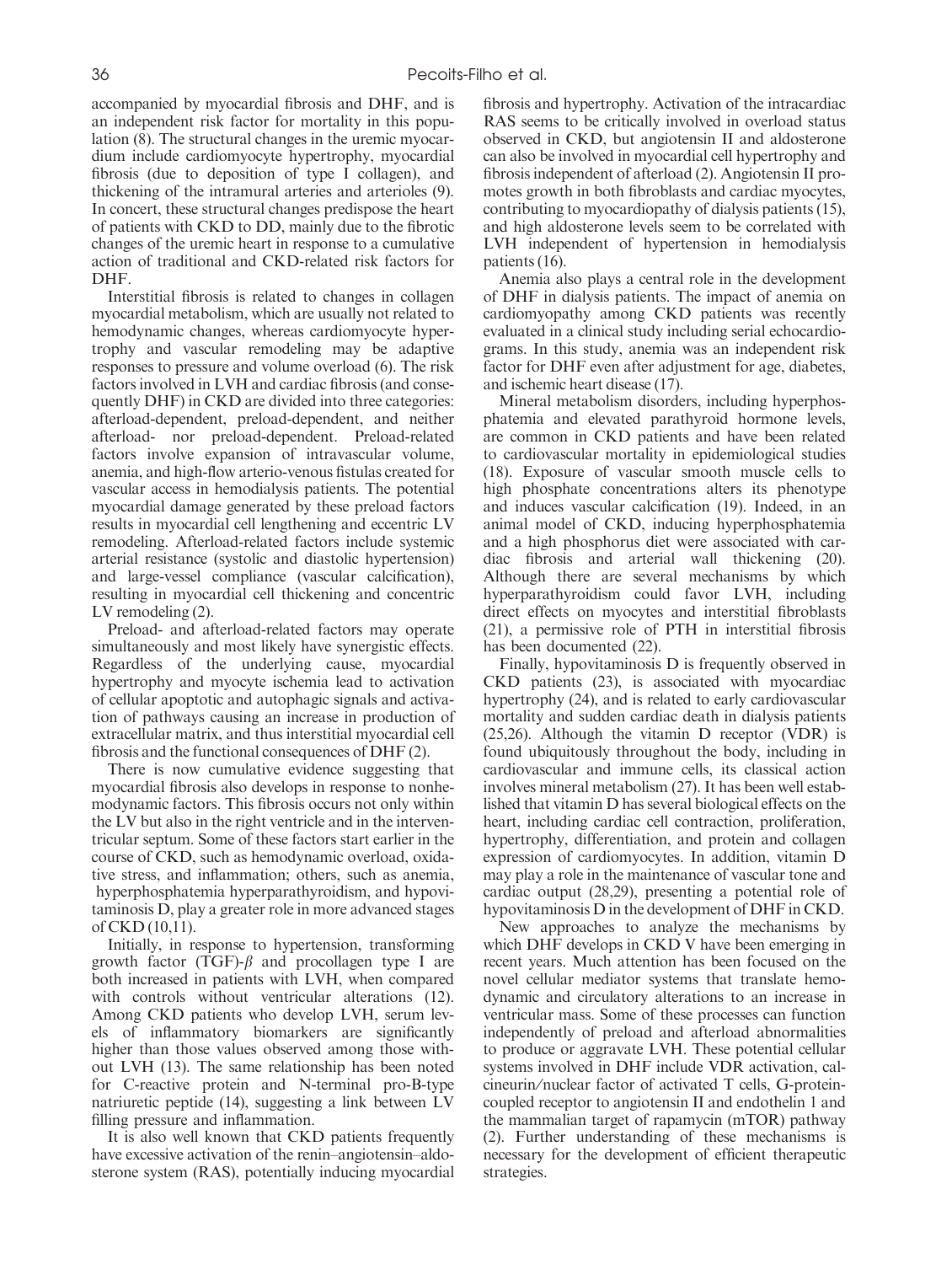### Clinical Presentation and Consequences

As described in the previous sections, DD (the pathophysiological substrate for DHF) is a common echocardiographic finding in patients with CKD, and is highly associated with arterial hypertension and LVH (30). Indeed, DD is characterized by alterations in LV relaxation and compliance, often evolving into compensatory elevation of end-diastolic pressure in advanced stages. In a milieu of increased stiffness (secondary to fibrosis), the LV pressure–volume curve shifts to the left, thereby leading to the exacerbation of the effects of blood volume changes on LV filling (31) Hence, a small increase in LV volume could cause pulmonary congestion in patients with adequate fluid control, while volume depletion might elicit a decrease in chamber filling, with hypotension and hemodynamic instability (32).

The potential clinical consequences of this process are an increased risk of hospitalization due to decompensated HF with preserved LV systolic function (33), as well as increased risks of intradialytic hypotension (34) and death (32). In fact, patients with DHF have a very narrow volume (weight) range, presenting with symptoms of fluid overload on the high side, and hypotension on the low side. This may justify, at least in part, the highly common presentation of sudden pulmonary edema and intradialytic hypotension, when even a slight variation in fluid status occurs. Therefore, DHF in patients with CKD should be promptly identified and treated to improve their morbidity and mortality. It is likely that minimizing fluid status shifts will improve outcomes in the patients with DHF, even in its early stages.

## Diagnosis: From Gold Standard to Practical Application

Elevation of LV filling pressure is the main physiological finding of DHF and represents a key feature associated with the onset of symptoms (35). LV filling pressures are regulated primarily by filling and passive properties of the LV walls, but may also be affected by alterations in myocardial relaxation and diastolic myocardial tone. Increased afterload can delay myocardial relaxation, particularly when combined with high preload, thereby contributing to filling pressure elevation (36).

According to the European Society of Cardiology, the diagnosis of DHF requires (i) signs or symptoms of HF; (ii) normal or mildly abnormal systolic LV function (ejection fraction  $> 50\%$ ); (iii) and evidence of DD (35). Ideally, gold standard measurement of diastolic function should be invasively obtained with cardiac catheterization. Filling pressure is considered elevated when the mean pulmonary capillary wedge pressure is  $>12$  mmHg or when the LV end-diastolic pressure is >16 mmHg (37). However, for practical and ethical reasons, diastolic indices determined by cardiac catheterization cannot be directly applied in the clinical routine.

Therefore, noninvasive Doppler echocardiographic assessment of diastolic function becomes essential in

practice, and all efforts should be directed to the achievement of reliable estimates of LV filling pressure. Conventionally, Doppler mitral flow velocities (E, A, and E⁄A ratio) have been used in clinical practice for the investigation of diastolic function. However, they are strongly load-dependent (38), and may exhibit pseudonormalization of LV filling pattern (mitral flow apparently normal despite the presence of chronic DD) (5). This phenomenon is particularly challenging in patients on HD for whom the relatively high preload before the dialysis session often masks abnormal LV relaxation (39).

Alternative methods have been successfully used to overcome the limitations of Doppler mitral flow velocities, and include assessment of pulmonary venous flow, tissue Doppler of mitral annulus velocity, and left atrium volume index (LAVi). The ratio of early mitral flow velocity  $(E)$  to early mitral annulus velocity  $(e')$ , called the  $E/e^{\prime}$  ratio, was the most reliable noninvasive predictor of elevated LV filling pressure in a study with renal transplant candidates (40). Likewise, left atrium enlargement, expressed by LAVi, has been recognized as a surrogate marker for chronically augmented LV diastolic pressure in HD subjects (5). In addition, LAVi  $> 32$  ml/m<sup>2</sup> was a predictor of mortality in a study with patients on chronic HD, above and beyond clinical data, ejection fraction,  $E/e'$  ratio and LV ventricular mass (5).

As displayed in Table 1, recent guidelines (37) recommend a grading scheme of DD, which integrates information from multiple indices. This approach significantly predicts all-cause mortality in the general (41) and HD population (32).

In patients with DD grade I (impaired relaxation), the mitral  $E/A$  ratio is <0.8, e' is <8 cm/second, the  $E/e'$ ratio is <8 (average septal and lateral), and LAVi can be normal or mildly increased. Nonetheless, it should not be assumed that a decreased mitral E⁄A ratio in the presence of normal annular tissue Doppler velocity is a manifestation of DD, but rather presents subjacent volume depletion. In general, LV diastolic pressure is not high in patients with DD grade I, with the exception of some cases of long-lasting arterial hypertension or hypertrophic cardiomyopathy.

With further disease progression, LV compliance declines and LV filling pressure begins to increase. Hence, the pattern of DD grade II (pseudonormalization) is observed, with an  $E/A$  ratio between 0.8 and 2

TABLE 1. Echocardiographic parameters utilized in the classification of diastolic dysfunction (DD)

|                                                                                      | Normal                                    | DD<br>grade I                                   | DD<br>grade II                                   | DD<br>grade III                              |
|--------------------------------------------------------------------------------------|-------------------------------------------|-------------------------------------------------|--------------------------------------------------|----------------------------------------------|
| $E/A$ ratio<br>$e'$ (cm/second)<br>Average $E/e'$<br>LAVi $(ml/m2)$<br>$Ar - A$ (ms) | $0.8 - 2$<br>> 8<br>< 8<br>< 28<br>$<$ 30 | ${}_{0.8}$<br>< 8<br>$\leq$ 8<br>< 34<br>$<$ 30 | $0.8 - 2$<br>< 8<br>$9 - 12$<br>>34<br>$\geq 30$ | $\geq$ 2<br>< 8<br>$\geq$ 13<br>> 34<br>> 30 |

 $E$ , early mitral flow velocity;  $A$ , atrial mitral flow velocity;  $e'$ , early mitral annulus velocity; LAVi, left atrium volume index;  $Ar - A$ , time difference between duration of pulmonary venous atrial reversal wave and duration of A wave.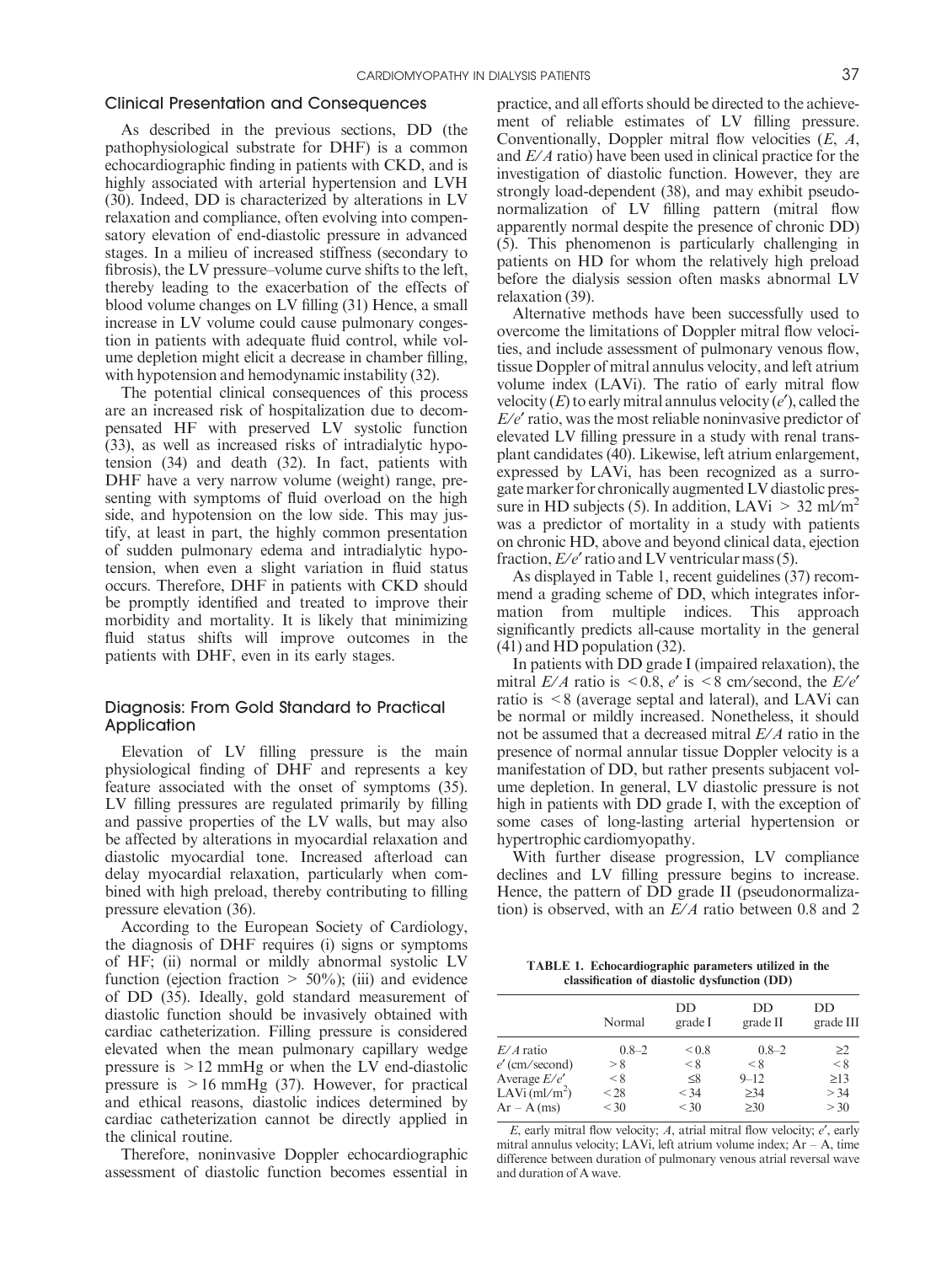

Fig. 1. Restrictive pattern of left ventricular filling (diastolic dysfunction grade III). On the left (L), conventional mitral flow Doppler shows  $E/A$  ratio to be approximately 2,4; on the right (R), tissue Doppler of septal mitral annulus estimates  $E/e'$  ratio to be 26. E, early mitral flow velocity; A, atrial mitral flow velocity;  $e'$ , early mitral annulus velocity;  $a$ , atrial mitral annulus velocity.

(pseudonormal),  $e' < 8$  cm/second,  $E/e'$  ratio between 9 and 12, and  $\angle$ LAVi > 34 ml/m<sup>2</sup>.

With severe DD grade III (Figure 1), restrictive LV filling arises, with an  $E/A$  ratio  $\geq 2$ , A mitral flow duration shorter than Ar pulmonary venous flow duration,  $e' < 8$  cm/second, average  $E/e'$  ratio  $> 13$  (or septal  $E/e' > 15$ ), and LAVi  $> 34 \text{ ml/m}^2$  (often  $> 40 \text{ ml/m}^2$ ). The later stage predicts the highest LV filling pressure and the worst prognosis, particularly when the restrictive pattern does not revert to impaired relaxation with the appropriate therapy (37). Accurate prediction of LV filling pressure (and therefore prognosis) for a given patient requires the incorporation of all available information, making the integrated approach more consistent than one parameter taken alone.

The presence of LVH is considered sufficient evidence for the diagnosis of DHF when Doppler interrogation yields nonconclusive results (35). Likewise, the onset of AF (which often hinders the interpretation of Doppler data) is also a potential surrogate marker for significant DD (35).

Finally, cardiac magnetic resonance (CMR) may be an interesting noninvasive alternative to the evaluation of DHF in CKD patients (2). CMRI can detect and quantify the presence of intermyocardial fibrosis, as indicated by late gadolinium enhancement (2). This finding has been linked to a predisposition to sudden cardiac death (due to electrical instability) and elevation of LV filling pressures (42) and could indicate the need for a different management strategy. However, CMRI using gadolinium contrast should be avoided in the presence of advanced CKD due to the risk of development of nephrogenic systemic fibrosis (43).

#### **Treatment**

An increasing number of trials in the CKD population, observational data, and studies in animal models of uremia have strongly influenced the principles of how LVH and DD are managed. The general principles for treatment of DHF can be applied to the CKD population (Table 2), namely control of systolic and diastolic hypertension, control of ventricular rate particularly in patients with AF, control of pulmonary congestion and peripheral edema with diuretics, and coronary revascularization in patients with coronary heart disease when it appears that ischemia is impairing diastolic function (44). Development of strategies to minimize large volume shifts (high-dose loop diuretic use, salt and water restriction, more frequent dialysis, continuous peritoneal dialysis) and identification of the correct dry weight,

TABLE 2. Strategies for prevention and control of diastolic heart failure in CKD patients

| Strategies extrapolated                                                                                                                                                                                                                                                   |
|---------------------------------------------------------------------------------------------------------------------------------------------------------------------------------------------------------------------------------------------------------------------------|
| from the general population                                                                                                                                                                                                                                               |
| Control of systolic and diastolic<br>hypertension                                                                                                                                                                                                                         |
| Control of ventricular rate, particularly<br>in patients with atrial fibrillation                                                                                                                                                                                         |
| Reduce fluid overload (salt restriction, diuretics)                                                                                                                                                                                                                       |
| Coronary revascularization in patient<br>s with coronary heart disease                                                                                                                                                                                                    |
| <b>Strategies directed to</b>                                                                                                                                                                                                                                             |
| specific CKD-related factors                                                                                                                                                                                                                                              |
| Maintain hemoglobin levels in the recommended range                                                                                                                                                                                                                       |
| Control hyperphosphatemia, treat hyperparathyroidism<br>(VDR activators, calciminetics), maintain<br>sufficient $25(OH) D_3$ levels                                                                                                                                       |
| Salt restriction, interdialytic fluid restriction,<br>monitorization of dry weight                                                                                                                                                                                        |
| Renin-angiotensin-aldosterone inhibition                                                                                                                                                                                                                                  |
| More frequent or longer dialysis sessions;<br>potential benefit of peritoneal dialysis                                                                                                                                                                                    |
| Torsemide, rapamycin <sup>a</sup><br><b>Same and and and a strategic strategic and and all the strategic and all the strategic and all the strategic and all the strategic and all the strategic and all the strategic and all the strategic and all the strategic an</b> |

a Potential therapies based on experimental models, without clinical experience. VDR, vitamin D receptor.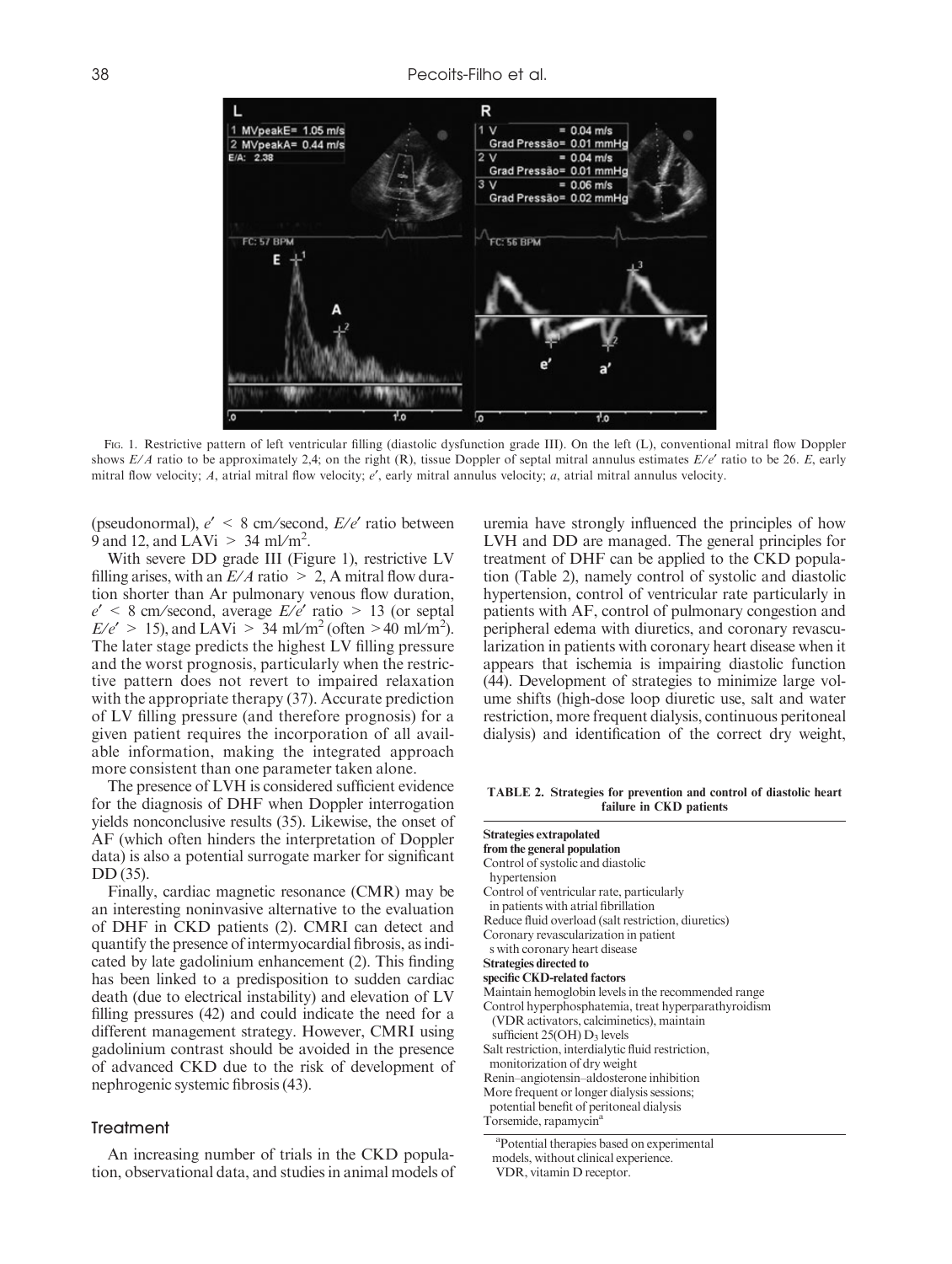particularly in hemodialysis patients, are of pivotal importance.

An important caveat is that the patient who has DHF with a small, stiff LV chamber is particularly susceptible to excessive preload reduction, which can sequentially lead to the underfilling of the LV, a drop in cardiac output, and hypotension. In patients with severe LVH due to hypertension or hypertrophic cardiomyopathy, excessive preload reduction can also create subaortic outflow obstruction. For these reasons, the administration of diuretics or venodilators such as nitrates, dihydropyridine calcium channel blockers, and angiotensin converting enzyme (ACE) inhibitors must be done with caution. Restoration and maintenance of sinus rhythm is preferred when AF occurs in patients with DHF. When this cannot be achieved, rate control becomes essential. The lack of direct evidence to support a specific drug regimen to treat DHF in the general population is even more striking in CKD.

The impact of recombinant human erythropoietin on left ventricular mass index (LVMi) was examined in a recent meta-analysis that included 1731 CKD and ESRD patients on dialysis; both low (conventional) target hemoglobin (Hb) levels ( $\leq$ 12 g/dl) and high target values  $(\geq 12 \text{ g/d})$  were examined. Aggregated results suggest that in severe anemia conventional Hb targets are associated with a reduction in LVMi, but that in moderate anemia target Hb above 12  $g/dl$  does not significantly benefit LVMi when compared with conventional targets (45).

Blood pressure control is important and has beneficial effects on LVH in CKD and ESRD patients. Regression of LVH and improvement in diastolic function was observed in hypertensive patients treated with telmisartan (46). The use of candesartan in hemodialysis patients significantly reduced cardiovascular mortality endpoints including congestive HF, severe arrhythmias, and sudden death (47). The observed benefit may be due to regression on myocardial fibrosis. This was demonstrated in a hypertensive population in a clinical study that included endomyocardial biopsies and echocardiographic analysis (48).

Another pharmacological intervention with potential antifibrotic action involves a class of aldosterone block receptors (spironolactone). Studies conducted in CKD patients (49) and in animal models of uremic myocardiopathy (50) suggested an important antifibrotic effect of spironolactone, resulting in reduction in LV mass and improvement of arterial stiffness that is likely independent of blood pressure control (51). One common problem with these drugs is the development of hyperkalemia, limiting more widespread spironolactone use in CKD patients, particularly those in advanced stages of CKD. In a small nonrandomized and nonblinded clinical study in hemodialysis patients, low-dose spironolactone (25 mg, 3 times⁄week) was not associated with more frequent hyperkalemia during the 8-week follow-up (52).

Activation of VDRs may also play a role in the prevention and treatment of DHF. Dialysis and nondialysis patients receiving vitamin D therapy seem to have a lower frequency of cardiovascular events and improved survival (53), by mechanisms not only related to mineral metabolism control, but also probably related to VDR activation in cardiovascular tissue (29). Several studies in the dialysis population, using activated and nonactivated (nutritional) vitamin D have been conducted with cardiovascular endpoints. In patients with secondary hyperparathyroidism on hemodialysis, intravenous calcitriol caused regression in myocardial hypertrophy (54), as well as improved cardiac systolic and diastolic function (55). Indeed, vitamin D deficiency is highly prevalent among the dialysis and nondialysis population (56,57) and its supplementation with cholecalciferol is associated with a reduction in LVMi and attenuation of systemic inflammation (58).

Other interesting approaches (although primarily based on preliminary experimental observations) to attenuate DHF in CKD patients deserve attention. Torsemide is a loop diuretic with potential myocardial antifibrotic action; unlike furosemide, it may decrease myocardial collagen accumulation (59). In addition, LV mass decreases in renal transplant patients with LVH when converted to a sirolimus-based regimen (60), independently of better blood pressure control. In animal models, this effect appears to involve the mTOR pathway.

Finally, observational studies showed that more frequent or longer hemodialysis sessions are associated with a lower prevalence of LVH (61). More recently, a randomized clinical trial showed that, when compared with patients on conventional dialysis, those on a more frequent treatment schedule had regression of LVH (62). However, there are clear problems with measuring LVMi in dialysis patients. Moreover, regression of LVH as a favorable outcome remains a controversial issue  $(63)$ .

## Summary and Conclusions

DHF represents a common and potentially harmful clinical condition in CKD, particularly in patients on hemodialysis treatment who are more susceptible to shifts in fluid volume. The reasons for this high prevalence are related to the presence of many traditional risk factors, and the synergistic effects of many peculiar factors related directly to CKD and dialysis treatment. The under-recognition of DHF in dialysis patients may be related to the atypical clinical presentation, and to the underuse of simple methods of myocardial function evaluation, such as the echocardiogram. A broader recognition of the condition and the development of clinical trials to test interventions (approaching risk factors both already applied in the general population and those peculiar to CKD) may allow a significant reduction in morbidity and mortality in this patient population.

### References

1. Redfield MM, Jacobsen SJ, Burnett JC Jr, Mahoney DW, Bailey KR, Rodeheffer RJ: Burden of systolic and diastolic ventricular dysfunction in the community: appreciating the scope of the heart failure epidemic. JAMA 289(2):194–202, 2003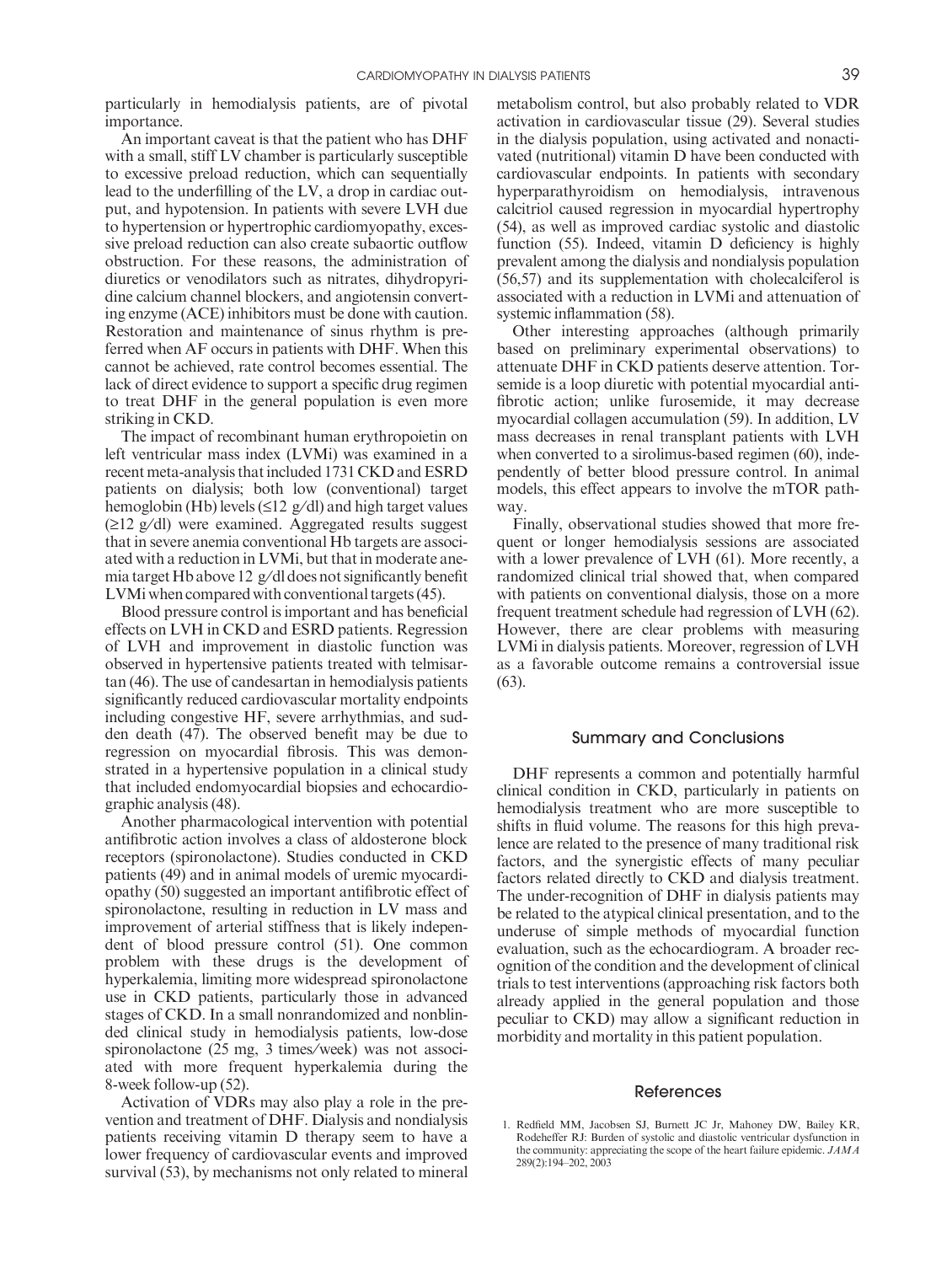- 2. Glassock RJ, Pecoits-Filho R, Barberato SH: Left ventricular mass in chronic kidney disease and ESRD. Clin J Am Soc Nephrol 4(Suppl 1):S79– S91, 2009
- 3. Dickstein K, Cohen-Solal A, Filippatos G, McMurray JJ, Ponikowski P, Poole-Wilson PA, Stromberg A, van Veldhuisen DJ, Atar D, Hoes AW, Keren A, Mebazaa A, Nieminen M, Priori SG, Swedberg K: ESC guidelines for the diagnosis and treatment of acute and chronic heart failure 2008: the Task Force for the diagnosis and treatment of acute and chronic heart failure 2008 of the European Society of Cardiology. Developed in collaboration with the Heart Failure Association of the ESC (HFA) and endorsed by the European Society of Intensive Care Medicine (ESICM). Eur J Heart Fail 10(10):933–989, 2008
- 4. Owan TE, Hodge DO, Herges RM, Jacobsen SJ, Roger VL, Redfield MM: Trends in prevalence and outcome of heart failure with preserved ejection fraction. N Engl J Med 355(3):251–259, 2006
- 5. Barberato SH, Pecoits Filho R: Prognostic value of left atrial volume index in hemodialysis patients. Arq Bras Cardiol 88(6):643–650, 2007
- 6. London GM: Left ventricular alterations and end-stage renal disease. Nephrol Dial Transplant 17(Suppl 1):29–36, 2002
- 7. Levin A, Singer J, Thompson CR, Ross H, Lewis M: Prevalent left ventricular hypertrophy in the predialysis population: identifying opportunities for intervention. Am J Kidney Dis 27(3):347–354, 1996
- 8. Silberberg JS, Barre PE, Prichard SS, Sniderman AD: Impact of left ventricular hypertrophy on survival in end-stage renal disease. Kidney Int 36(2):286–290, 1989
- 9. Tyralla K, Amann K: Morphology of the heart and arteries in renal failure. Kidney Int Suppl 63(84):S80–S83, 2003
- 10. Diez J, Laviades C: Hypertensive heart disease in the patient with chronic kidney disease. Nefrologia 28(2):135–142, 2008
- 11. Lopez B, Gonzalez A, Hermida N, Laviades C, Diez J: Myocardial fibrosis in chronic kidney disease: potential benefits of torasemide. Kidney Int Suppl 74(111):S19–S23, 2008
- 12. Laviades C, Varo N, Diez J: Transforming growth factor beta in hypertensives with cardiorenal damage. Hypertension 36(4):517–522, 2000
- 13. Cottone S, Nardi E, Mule G, Vadala A, Lorito MC, Riccobene R, Palermo A, Arsena R, Guarneri M, Cerasola G: Association between biomarkers of inflammation and left ventricular hypertrophy in moderate chronic kidney disease. Clin Nephrol 67(4):209–216, 2007
- 14. Ortega O, Gallar P, Munoz M, Rodriguez I, Carreno A, Ortiz M, Molina A, Oliet A, Lozano L, Vigil A: Association between C-reactive protein levels and N-terminal pro-B-type natriuretic peptide in pre-dialysis patients. Nephron Clin Pract 97(4):c125–c130, 2004
- 15. Vlahakos DV, Hahalis G, Vassilakos P, Marathias KP, Geroulanos S: Relationship between left ventricular hypertrophy and plasma renin activity in chronic hemodialysis patients.  $JAm\overline{Soc}$  Nephrol 8(11):1764–1770, 1997
- 16. Sato A, Funder JW, Saruta T: Involvement of aldosterone in left ventricular hypertrophy of patients with end-stage renal failure treated with hemodialysis. Am J Hypertens 12(9 Pt 1):867–873, 1999
- 17. Foley RN, Parfrey PS, Harnett JD, Kent GM, Murray DC, Barre PE: The impact of anemia on cardiomyopathy, morbidity, and mortality in end-stage renal disease. Am J Kidney Dis 28(1):53–61, 1996
- 18. Block GA, Klassen PS, Lazarus JM, Ofsthun N, Lowrie EG, Chertow GM: Mineral metabolism, mortality, and morbidity in maintenance hemodialysis. J Am Soc Nephrol 15(8):2208–2218, 2004
- 19. Jono S, McKee MD, Murry CE, Shioi A, Nishizawa Y, Mori K, Morii H, Giachelli CM: Phosphate regulation of vascular smooth muscle cell calcification. Circ Res 87(7):E10–E17, 2000
- 20. Amann K, Tornig J, Kugel B, Gross ML, Tyralla K, El-Shakmak A, Szabo A, Ritz E: Hyperphosphatemia aggravates cardiac fibrosis and microvascular disease in experimental uremia. Kidney Int 63(4):1296–1301, 2003
- 21. Rostand SG, Drueke TB: Parathyroid hormone, vitamin D, and cardiovascular disease in chronic renal failure. Kidney Int 56(2):383–392, 1999
- 22. Amann K, Ritz E, Wiest G, Klaus G, Mall G: A role of parathyroid hormone for the activation of cardiac fibroblasts in uremia. J Am Soc Nephrol 4(10):1814–1819, 1994
- 23. Cuppari L, Garcia-Lopes MG: Hypovitaminosis D in chronic kidney disease patients: prevalence and treatment. J Ren Nutr 19(1):38-43, 2009
- 24. Bucharles S, Barberato SH, Stinghen AE, Gruber B, Meister H, Mehl A, Piekala L, Dambiski AC, Souza A, Olandoski M, Pecoits-Filho R: Hypovitaminosis D is associated with systemic inflammation and concentric myocardial geometric pattern in hemodialysis patients with low iPTH levels. Nephron Clin Pract 118(4):c384–c391, 2011
- 25. Wolf M, Shah A, Gutierrez O, Ankers E, Monroy M, Tamez H, Steele D, Chang Y, Camargo Jr CA, Tonelli M, Thadhani R: Vitamin D levels and early mortality among incident hemodialysis patients. Kidney Int 72(8):1004–1013, 2007
- 26. Drechsler C, Pilz S, Obermayer-Pietsch B, Verduijn M, Tomaschitz A, Krane V, Espe K, Dekker F, Brandenburg V, Marz W, Ritz E, Wanner C: Vitamin D deficiency is associated with sudden cardiac death, combined cardiovascular events, and mortality in haemodialysis patients. Eur Heart J 31(18):2253–2261, 2010
- 27. Andress DL: Vitamin D in chronic kidney disease: a systemic role for selective vitamin D receptor activation. Kidney Int 69(1):33–43, 2006
- 28. Achinger SG, Ayus JC: The role of vitamin D in left ventricular hypertrophy and cardiac function. Kidney Int Suppl 67(95):S37–S42, 2005
- 29. Valdivielso JM, Ayus JC: Role of vitamin D receptor activators on cardiovascular risk. Kidney Int Suppl 74(111):S44–S49, 2008
- 30. Aranda RA, Pecoits-Filho RF, Romao JE Jr, Kakehashi E, Sabbaga E, Marcondes M, Abensur H:  $Kt/V$  in children on CAPD: how much is enough? Perit Dial Int 19(6):588–590, 1999
- 31. Malik J, Tuka V, Mokrejsova M, Holaj R, Tesar V: Mechanisms of chronic heart failure development in end-stage renal disease patients on chronic hemodialysis. Physiol Res 58(5):613–621, 2009
- 32. Barberato SH, Bucharles SG, Sousa AM, Costantini CO, Costantini CR, Pecoits-Filho R: Prevalence and prognostic impact of diastolic dysfunction in patients with chronic kidney disease on hemodialysis. Arq Bras Cardiol 94(4):457–462, 2010
- 33. Parfrey PS, Foley RN: The clinical epidemiology of cardiac disease in chronic renal failure. J Am Soc Nephrol 10(7):1606-1615, 1999
- 34. Barberato SH, Misocami M, Pecoits-Filho R: Association between left atrium enlargement and intradialytic hypotension: role of diastolic dysfunction in the hemodynamic complications during hemodialysis. Echocardiography 26(7):767–771, 2009
- 35. Paulus WJ, Tschope C, Sanderson JE, Rusconi C, Flachskampf FA, Rademakers FE, Marino P, Smiseth OA, De Keulenaer G, Leite-Moreira AF, Borbely A, Edes I, Handoko ML, Heymans S, Pezzali N, Pieske B, Dickstein K, Fraser AG, Brutsaert DL: How to diagnose diastolic heart failure: a consensus statement on the diagnosis of heart failure with normal left ventricular ejection fraction by the Heart Failure and Echocardiography Associations of the European Society of Cardiology. Eur Heart J 28(20):2539–2550, 2007
- 36. Ferreira-Martins J, Leite-Moreira AF: Physiologic basis and pathophysiologic implications of the diastolic properties of the cardiac muscle. J Biomed Biotechnol 2010:1–12, 2010
- 37. Nagueh SF, Appleton CP, Gillebert TC, Marino PN, Oh JK, Smiseth OA, Waggoner AD, Flachskampf FA, Pellikka PA, Evangelista A: Recommendations for the evaluation of left ventricular diastolic function by echocardiography. J Am Soc Echocardiogr 22(2):107–133, 2009
- 38. Barberato SH, Mantilla DE, Misocami MA, Goncalves SM, Bignelli AT, Riella MC, Pecoits-Filho R: Effect of preload reduction by hemodialysis on left atrial volume and echocardiographic Doppler parameters in patients with end-stage renal disease. Am J Cardiol 94(9):1208-1210, 2004
- 39. Barberato SH, Pecoits Filho R: Influence of preload reduction on Tei index and other Doppler echocardiographic parameters of left ventricular function. Arq Bras Cardiol 86(6):425–431, 2006
- 40. Sharma R, Pellerin D, Gaze DC, Mehta RL, Gregson H, Streather CP, Collinson PO, Brecker SJ: Mitral peak Doppler E-wave to peak mitral annulus velocity ratio is an accurate estimate of left ventricular filling pressure and predicts mortality in end-stage renal disease. J Am Soc Echocardiogr 19(3):266–273, 2006
- 41. Pritchett AM, Jacobsen SJ, Mahoney DW, Rodeheffer RJ, Bailey KR, Redfield MM: Left atrial volume as an index of left atrial size: a populationbased study. J Am Coll Cardiol 41(6):1036–1043, 2003
- 42. Pecoits-Filho R, Barberato SH: Echocardiography in chronic kidney disease: diagnostic and prognostic implications. Nephron Clin Pract 114(4):c242–c247, 2010
- 43. Kribben A, Witzke O, Hillen U, Barkhausen J, Daul AE, Erbel R: Nephrogenic systemic fibrosis: pathogenesis, diagnosis, and therapy. J Am Coll Cardiol 53(18):1621–1628, 2009
- 44. Hunt SA, Abraham WT, Chin MH, Feldman AM, Francis GS, Ganiats TG, Jessup M, Konstam MA, Mancini DM, Michl K, Oates JA, Rahko PS, Silver MA, Stevenson LW, Yancy CW: 2009 focused update incorporated into the ACC ⁄ AHA 2005 Guidelines for the Diagnosis and Management of Heart Failure in Adults: a report of the American College of Cardiology Foundation ⁄ American Heart Association Task Force on Practice Guidelines: developed in collaboration with the International Society for Heart and Lung Transplantation. Circulation 119(14):e391–e479, 2009
- 45. Parfrey PS, Lauve M, Latremouille-Viau D, Lefebvre P: Erythropoietin therapy and left ventricular mass index in CKD and ESRD patients: a metaanalysis. Clin J Am Soc Nephrol 4(4):755–762, 2009
- 46. Mattioli AV, Zennaro M, Bonatti S, Bonetti L, Mattioli G: Regression of left ventricular hypertrophy and improvement of diastolic function in hypertensive patients treated with telmisartan. Int J Cardiol 97(3):383–388, 2004
- 47. Takahashi A, Takase H, Toriyama T, Sugiura T, Kurita Y, Ueda R, Dohi Y: Candesartan, an angiotensin II type-1 receptor blocker, reduces cardiovascular events in patients on chronic haemodialysis—a randomized study. Nephrol Dial Transplant 21(9):2507–2512, 2006
- 48. Diez J, Querejeta R, Lopez B, Gonzalez A, Larman M, Martinez Ubago JL: Losartan-dependent regression of myocardial fibrosis is associated with reduction of left ventricular chamber stiffness in hypertensive patients. Circulation 105(21):2512–2517, 2002
- 49. Edwards NC, Steeds RP, Stewart PM, Ferro CJ, Townend JN: Effect of spironolactone on left ventricular mass and aortic stiffness in early-stage chronic kidney disease: a randomized controlled trial. J Am Coll Cardiol 54(6):505–512, 2009
- 50. Tian J, Shidyak A, Periyasamy SM, Haller S, Taleb M, El-Okdi N, Elkareh J, Gupta S, Gohara S, Fedorova OV, Cooper CJ, Xie Z, Malhotra D, Bagrov AY, Shapiro JI: Spironolactone attenuates experimental uremic cardiomyopathy by antagonizing marinobufagenin. Hypertension 54(6):1313– 1320, 2009